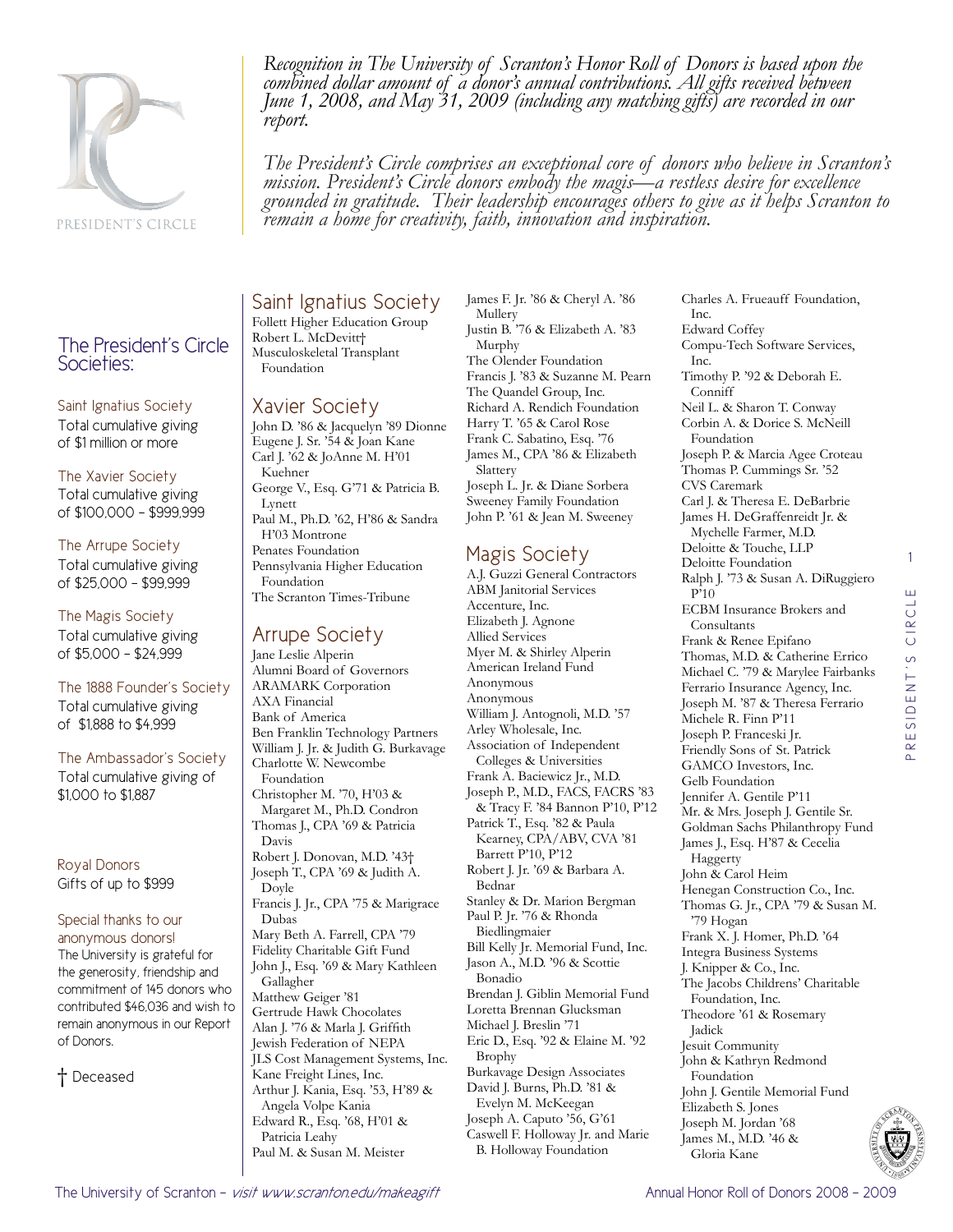Michael J. '78 & Laura A. Keegan Keystone Sanitary Landfill, Inc. Kilcullen & Company Brian A. Kilcullen '85 & Marguerite M. Nealon, Esq. James J. '81 & Teresa Lynn '82 Knipper Charles A., Esq. '75 & Margaret D., Esq. Lenns Saul M. '61 & Sharon K. Levy Carl & Tina Lisman James J. Loftus, M.D. '66 & Cecilia Soto-Loftus Long Island Community Foundation Thomas P. '86 & Sharon '86 Lynch Michael C. Jr. '95 & Elizabeth A. '96 Madden Madison Square Garden, L.P. Magnotta Construction Co., Inc. John R., D.D.S. '75 & Margaret Q., Au.D. Mariotti P'10 John C., Esq. '71 & Catherine C. Mascelli Mark R. '72 & Carol McDonough Dennis J. '82 & Rachel McGonigle Michael J. '81 & Linda '80 McGowan McGregor Industries, Inc. Kevin & Mary Katherine '92 McNeill William A. Mecca Jr. '55 John S. Jr., M.D. '80 & Dr. Geraldine Mercer Merrill Lynch Metlife Metropolitan Life Foundation James A., Ph.D. '61 & Mary P. Mezick Mid-Valley Contracting Services, Inc. Miller Family Foundation William F. III '71 & Patricia Miller Skip '67 & Fran Minakowski Patricia Moran, Esq. '81 Myers Brier & Kelly, LLP Morey, Esq. & Sondra H'87 Myers Nick C. Naro '95 & Mary Ann A. Groncki '94 Northeast Golf Charities, Inc. William C. '59 & Jane L. O'Malley Oxford League, Inc. Pajwell Foundation Paramount Group, Inc. Mrs. Anne Penetar Joseph A. Perfilio, D.C. '51, Mrs. Marjorie Campbell-Perfilio and Joseph Clayton Perfilio '95 in memoriam devotissimam: Christopher Jason Perfilio '95 posthumously John R. & Maureen Pesavento The Philadelphia Foundation Prudential Financial Reilly, Janiczek & McDevitt P.C. Vincent F., Esq. '80 & Eileen T. '82 Reilly P'11

Stephen & Theresa M. '93 Roberts Ross Family Foundation James A. Ross Alfred M., Ph.D. '60 & Kathleen Rotondaro Sanofi-Pasteur Scranton Area Foundation Scranton Ballina Sister City Timothy H. Scully Jr. '74 Joseph T., Esq. '68 & Leanne Sebastianelli Seneca Global Advisors LLC SEVEN Fund, Inc. Patrick W., Esq. '78 & Jane L. Shea Virginia P. Shields Vincent N. & Ellen M. '83 Sica Edward M. Skovira, M.D. '53† Anthony P. '85 & Sharon Smurfit James & Joan Snodgrass St. Vincent Martyr Capital Campaign Thomas J. Sr. & Salsey D. Sullivan Timothy J. Finnerty Memorial Fund Joseph M. Vaszily '95 Verizon Foundation Wachovia Bank Gerald Richard, Esq. '59 & Ann Walsh John A. '66 & Ellen J. Walsh Robert E., M.D. '51 & Katherine E. Weibel Edward D. Williams Midori Yamanouchi-Rynn, Ph.D.

### Founder's Society

Peter P., Esq. '74 & Christine '76 Ackourey Anonymous Anonymous Anonymous Richard C., CLU, ChFC & Mary Alice Argust AXA Equitable Life Insurance Company Mary Babcock, RD G'69 Walter F. & Christine Bagdzinski Harold W., Ph.D. & Paula Baillie Bank of America Charles J., CPA '76 & Amy M. Barrett P'10 Mark E. '79 & Lorraine P. Bender Bergen County United Way David C. Jr., Ph.D., J.D. '69 & Sara Mayes Blake Robert E. Jr. '83 & Maribeth Bolger P'10 Daniel T., Esq. '85 & Karen Brier Cynthia A. Brown Rodney D. III, Ph.D. '54 & Josephine Brown Brucelli Advertising Carney Security Service, Inc. Matthew A., Esq. & Marion, Esq. '83 Cartwright James F. & Mary Casey Matthew M. Casey Paul & Ann Casey

Ceco Associates, Inc. Timothy S. & Mary-Irene Chodaczek P'12 David E. & Eva E. G'95 Christiansen Joseph F. Cimini, Esq. '70 Classic Properties James G. P., M.D. '56 & Brigitta Collins William G. Jr. '59 & Clair C. Connolly Bernard J. III, D.M.D. '91 & Dr. Jackie Costello Margaret A. Costello, Esq. John J., CPA '80 & Lisa A. Cox Joseph R. Coyne '52 Robert M. Danovich, Ph.D. '81 Mark F. '85 & Karen Degenhart Jerome P. '75, G'78 & Lynn M. G'80 DeSanto Lauren Dowd '02, G'03 Mark J. Doyle '07 Joseph H., Ph.D. & Andrea V., Ph.D. '87 Dreisbach DST Systems, Inc. Daniel J. Dunn '72, G'74 John J. Sr., Esq. '51 & Joanne M. Dunn Jeremiah W., M.D. '65 & Marion Eagen Eisler Revocable Trust Empire Office, Inc. George F. '82 & Jamie P. Evans Steven E. Farrell Thomas J. Jr., Esq. '57 & Jill Foley Forest Electric Sean J. '99 & Allison Gaffey Neil A. '56 & Miriam Gallagher Gregory M. '81, G'81 & Laura Garger Greater Kansas City Community Foundation John J. Gregory Jr. '91 Katie Gummer Angelo Guzzi H S A Associates Edward J. Jr. '61 & Margaret Hayes Hemmler Camayd MG John P., USA, Ret. '60 & Marlene Herrling Robert P. '67 & Genevieve Hickey Thomas P., Ph.D. & Margaret M., Ph.D. Hogan Mark A. '77 & Barbara A. Hoy Stephen L. & Sharon S., Ed.D. Hudacek Michael T., Esq. '91 & Michele R. Hughes Riaz, Ph.D. G'80 & Atiya Hussain Robert J. Huylo '05 Teresa Iannielli Info Technologies, Inc. Islamic Association of NEPA Jaros Baum & Bolles Consulting Engineers John J. Gregory Co., Inc. John M. Johnson, D.D.S. '81

Stephen P., Ph.D. '84 & Colleen A., M.D. '83 Joseph Francis T., CPA '75 & Donna Joyce Evan G. Schapiro & Belinda M. Juran, Esq. '81 Timothy J. '87 & Karen F. '88 Kacani George '52 & Margaret Kahanick Eugene J. Jr. '84 & Yasmine '83 Kane Martin, M.D. & Julianne Karpeh P'11 Stephen F. '68 & Susan G. Kaye Kelbritish Realty LLC Robert T. Kelly Jr., Esq. John J. Kenny, Esq. '85 & Mary Beth Hogan, Esq. William P., Esq., Ed.D. '67 & Pamela F. Kiehl John & Sharon '77 Kneiss Edward J., Ph.D. '55 & Catherine Kollar Alan M. & Judith G'89 Kosydar James J., M.D. '72 & Thaddea B. Kuchera Lackawanna County Department of Arts and Culture John F., Esq. '84 & Claudine Lanahan Kevin J. '84 & Megan '88 Lanahan Justin J. '96 & Megan A. '96 Lavoie Thomas M., Esq. '70 & Laura Lawler John & Nancy Leahy David M., M.D. '74, G'76 & Cynthia Pronko, M.D. '75, G'77 Liskov Lawrence R., CPA '81 & Keli M. Lynch Edward J. Jr. '65, H'93 & Lynda Lynett William R. '72 & Mary Jean Lynett Albert J. Magnotta Eugene J. Manning '71 Marquis George MacDonald Foundation Alan R. '68 & Patricia M. Mazzei Mathew J. & Helen C. McConnell P'11 James D., Ph.D. '79 & Nancy M. '79 McCurry James Hagan & Tracey M. McDevitt, Esq. '93 Mr. & Mrs. Kevin McDonald Brian L. '65 & Pat McDonnell Thomas J., Esq. '79 & Monica '78 McGonigle McGrail, Merkel, Quinn & Associates Paul M. McVeety '92 Medico Industries, Inc. Thomas '71 & Josephine Medico Hon. John, Esq. & Cecelia M. Mercuri P'10 Francis J., CPA '70 & Beverly Merkel Joseph M. Montella, M.D. '80

2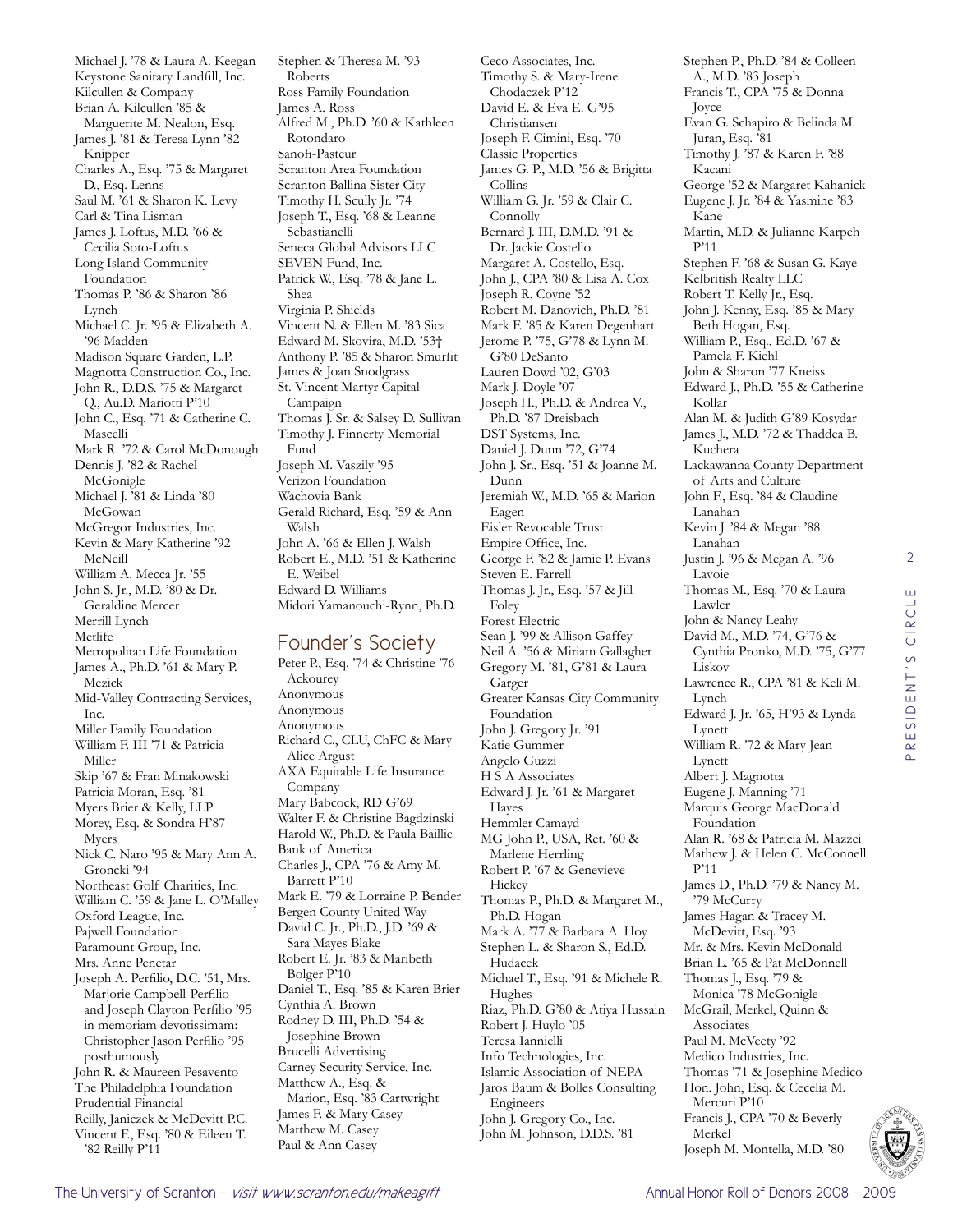Robert F. '87 & Nancy E. Montone Rosemary Moran Morgan Stanley John M., Esq. '89, G'91 & Danielle M., Esq. Mulcahey Larry & Andrea J. '97 Mulrine Robert D. Naso '92 & Shalini Jaisinghani Andrew P. Nebzydoski, V.M.D. '77, P'10 & Patricia A. Morgan, V.M.D. P'10 Joseph A., V.M.D. '74, G'77 & Kerry Jo Nebzydoski James A., Esq. '66 & Alice M. Noone Kevin J. '80 & Katherine C. '81 O'Brien Paul J. & Lorraine A. Ondrasik Robert & Barbara O'Neil Otis Elevator Company Paragon Computer Professionals, Inc. Richard H., Ph.D. & Margaret R. Passon Paul E. Kelly Foundation Alexander T. Plonsky '50 PNC Financial Services Group Power Cooling, Inc. PPL Corp. Sidney J. Prejean, Esq. '72 & Melinda C. Ghilardi, Esq. '80 Dominick A., V.M.D. '79 & Joanne '79 Pulice P'10 Kathryn Quigley Radisson Lackawanna Station Hotel Mark, CPA, CPCU, FLMI '87 & Gina S. '90 Rakauskas William Rakauskas, M.D. '81 & Joyce A. Burnside, M.D. '82 Mary Jo Ranton Anthony Raso The Richard C. Marquardt Family Foundation Mr. & Mrs. Anthony J. Rinaldi Sr. Donald J. '92 & Mariellen Rinaldi Wayne A., Esq. '79 & Lisa Risoli RuffaloCODY Robert T. '46, G'64 & Florence Ryder S.R. Wojdak & Associates, Inc. John P. Scian, M.D. & Margaret Mary Sacco, M.D., FACS '82 Walter E. '74, G'79 & Rita Sack Stephen E., Esq. '80 & Cynthia C. Sandherr Kenneth P. & Theresa P. '05 Sandrowicz P'10 Teresa M. Schafer '81 Stephen Searl & Elizabeth Casey Searl Vincent & Louann Sellecchia Gerald E. III '65 & Laura K. Shanley Sean K. Shanley '91 Michael K. '99 & Susanna Puntel '01 Short Joseph D. Skoritowski '81, G'98 SLR Properties Geoffrey C. Speicher '97, G'99 Joseph K., CPA '70, G'74 &

Edward J. Jr., CPA '81, G'98 & Barbara A. Steinmetz Gerard D. Straub Sr., CPA '67 Glenn R. Sykes '81 Scott Thomas & Elizabeth Raposo Timothy J. Casey Memorial Scholarship Fund Gerald P., M.D. '63, H'99 & Mary B. Tracy Chryssa V. Valletta, Esq. '95 VIATEC, LLC Alexander Vozos Wallenpaupack Vet Clinic John E., Ed.D. '49, H'89 & Mae Walsh Andrew J. '79 & Dorothy Ward Paul J. '50 & Maryann C. Weir Robert S. '68 & Marilyn Weiss Daniel J. & Kristen S. '92 Williams Anne Louise Wittman G'67 Stephen R., Esq. '62 & Elizabeth Wojdak Lee P. Wontroski & Mary F. Engel, Ph.D. Robert E., M.D. '59 & Carole C. Wright Richard A., Esq. '70 & Jeanne C. Yarmey Ambassador's Society Christian S., M.D. '92 & Tanja, M.D. Adonizio Alpha Sigma Nu AMA Consulting Engineers, P.C. Andrew Brown Drug Store, Inc. Peter J. Jr., M.D. '81 & Gail Andrews Anonymous Anonymous Anonymous Anonymous Apaliski Enterprises, Inc. Stephen J., M.D. '77 & Anne-Marie Apaliski Apollo Security, Inc. Thomas D., Esq. '78 & Patricia A. Aristide P'10 Vincent M. & Ann K., D.M.D. '88 Astolfi Mary Kay Aston G'01 AstraZeneca

Peter A. Baciewicz, M.D., FACC John F., Ph.D. '65 & Delma Bagley Patrick J. '69 & Barbara J. Bagley Robert S. '91 & Linda M. Bahara Robert A. Bailey '47 Robert H. '54 & Pam Baldi Charles J., M.D. & Mary Bannon John P. G'65 & Florence A. Bednar Jeffrey A. & Stacey Beer Paul S., Esq. '54 & Debra Berger Robert M. Bessoir '55 & Donna M. Eget Bessoir, D.O. '89 Michael J., Esq. '78 & Ann Bevilacqua Bevmax M&Z Painting, Inc. Dr. Daniel Hartl & Christine Blazynski, Ph.D. '76

David J., M.D. '82 & Susan F., M.D. '84 Borys P'12

E., M.D. Bosse Boston Financial Data Services Ellen M. Boyle, Esq. '84 James L. & Susan J. Brady COL Richard Henley Breen Jr., USA, Ret. '77 & LTC Lorraine R. Rupp-Breen Harmar D., M.D. & Leslie W. Brereton Russell J. '87 & Caroline Buckley Ray E. Burd Peter M., CIMA '83 & Lesa I. Butera George K. Butson Joseph J. III, D.O. '77 & Anne Calabro John C. Norcross, Ph.D. & Nancy A. Caldwell '08 Camden Catholic High School John C. Cardone, M.D. '82 & Melanie Filipczyk-Cardone '82 Paul R. Jr., M.D. '71 & Kathleen **Casey** Richard & Joan Cassin Michael J. Cawley, Esq. '81 & Martina M. Truono-Cawley Peter J. Cawley, M.D. '96 Thomas A. Jr., Ph.D. '86 & Mary Jude Cawley David J., Esq. '77 & Jacqueline Ceraul P'12 Sylvester T. Chapa '57 Peter J., Esq. '69 & Katherine Chepucavage Angelo R. '60 & Nancy Jean Cinti Cisco Systems, Inc. Clayton Perfilio, LTD Peter A., M.D. '79 & Marianne Cognetti Michael A., Esq. '79 & Sandra Connolly CAPT William J. Jr., USNR, Ret. '60 & Young-Rim Connors Richard V. '59 & Evelyn Conroy William J. Corcoran, Esq. '64 Christopher J. Corey '04, G'05 Christopher & Laura Corvino John J., M.D. '57 & Mary Costanzi James R. Costello Jr., Esq. '64 Michael M. '70, G'75 & Ellen R. Costello P'10 Frank & Ellen W., Esq. '77 Coughlin Frank J. Jr. '79 & Kathleen, Esq. Peter, Esq. '90 & Allison Coviello James A. Sr. & Iva R. Crandall Crane Fund For Widows and Children Dominick A. Jr., M.D. '54 & Florence C. Cruciani Mary C. Cruciani, M.D. '76 Gerard F. '85 & Nancy G. Cruse John J. III, Esq. '64 & Martha R. Cunningham Thomas P. '67 & Elizabeth C. Cunningham John J. Daly '84, G'95 Todd M. '87 & Laura Davis Michael D., Ph.D. '63 & Rosemary DeMichele Gregory T., D.D.S. G'70 & Wendy Dickinson

Christopher G., M.D. '83 & Myhanh Richard & Margaret M. DiColli P'10 Dilworth Paxson, LLP Andrew B. '89 & Carole L. '90 Dinnhaupt Diversified Investment Advisors Anna Marie Dobler Eugene J. Donahue '68 Sean M. Dougherty '90 & Catherine A. Lampey-Dougherty, CPA '90 Brian C. Doyle, M.D. '91 Joseph F. Doyle '82 Mary Doyle Robert J. '53 & Suzanne M. Dunnigan Gerald M. '68 & Mary S. G'72 Durkin Michael A. & Barbara F. Durkin P'11 James W. '66, H'04 & Margia L. Dyer Richard Bellucci & Renee E. Edwards, D.M.D. '87 Patricia & Robert D. English Erie Indemnity Company John J., CPA '57 & Nancy Farrell Theodore L. '59 & Marilyn Y. Ferraro John J., M.D. '60 & Joyce Ferry Francis M. '86 & Maura Fetsko Joseph F. & Louise M. Finetti First National Community Bank CAPT Patrick J. Flanagan, USN, Ret. '72 Robert '74 & Gretchen Fleese John T. '77 & Paula Foley Rev. Richard E. Fox '88 Victor P., Ph.D. '59 & Sandra D. Frattali William J., Esq. '74 & Diane Fries Angelo & Marise Garofalo Gertrude Hawk Chocolates Employees Gibbons Law Firm Hon. James A. '79 & Kelly Gibbons Joseph G. & Mary B. Giblin Andrew M. '98 & Michele G. '98 Gilfillan Ethel M. Golo Leonard G., Ph.D. & Deborah J., Ph.D. '73, G'75 Gougeon Patrick J., M.D. '77 & Susan Grady P'09, P'12 Graeff Frances E. Gray '93 Dr. Margaret B. & Jeffrey Gray P'11 Thomas J. '84 & Janet Grech Robert J. '88 & Christine '88 Griffin Kevin B. Grzelak, CPA '96 David M., M.D. '80 & Kathleen, M.D. '80 Guarnieri Michael F., CPA '89 & Marie A. '89 Guarnuccio Joseph O. '61, G'65 & Diane Haggerty Haggerty, McDonnell, O'Brien & Hinton, LLP John & Kathleen H. Halpin Francis E., M.D. '82 & Kelly Ann Hamm

3

Ш

CIRCL

PRESIDENT'S CIRCLE

ESIDENT'S

 $\alpha$  $\Delta$ 

Suzanne V. Speicher